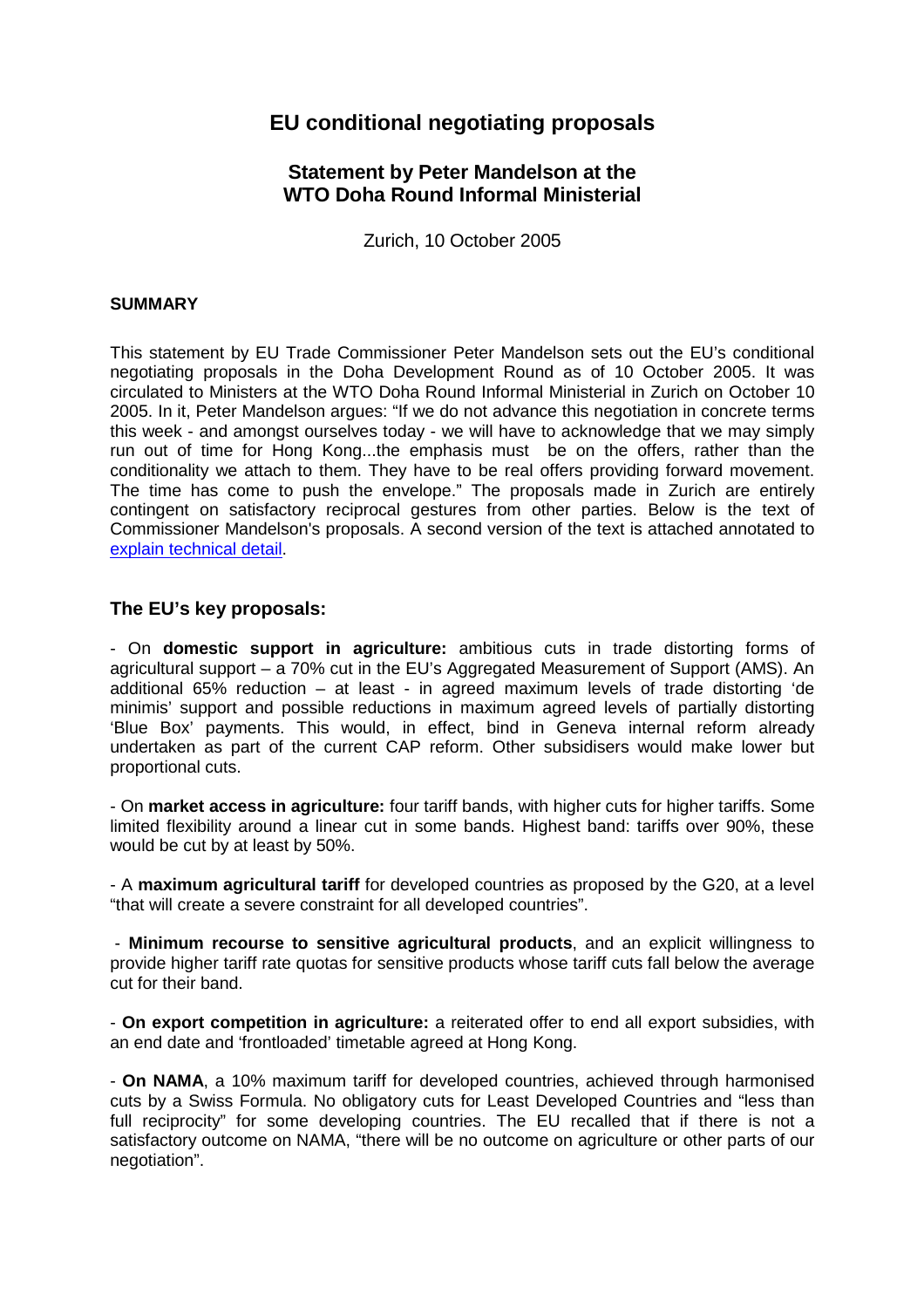- **On Services**, the use of multilateral formulas, different for developed and developing countries, that will set a minimum number of service sectors to be covered. The production of 'benchmark' sectoral models to illustrate possible ambitious outcomes.

- **On Development**, the extension by all developed countries to all Least Developed Countries of trading terms equivalent to those offered by the EU's Everything But Arms (EBA) system; this has to be agreed at Hong Kong.

- **A "Round for Free" for Least Developed Countries** – no obligatory tariff cuts. Some flexibility for other developing countries – but the expectation of ambition from advanced developing countries.

---------------------

"I intend today to set out the EU's current negotiating proposals and positions in all the key areas of the Round – agriculture, NAMA and services. The time has come for all of us to put cards on the table; to stop the bidding and to start to play the hand. If we do not advance this negotiation in concrete terms this week - and amongst ourselves today - we will have to acknowledge that we may simply run out of time for Hong Kong. That is not where I want to be. Within the limits of our mandate, the EU will make moves to prevent it if others do likewise.

Hong Kong matters. It is not the end of the process: but it is a vital staging post. My ambition is to make sufficient progress there to allow us to finish the round in 2006. That essentially means agreeing modalities in all areas of negotiation.

# **AGRICULTURE**

I recognise that agriculture is the engine for an ambitious and balanced result at Hong Kong. That is why I have been prepared to focus more closely on agriculture than on other issues in recent weeks. That certainly does not mean that the other issues are less important, or that the EU will agree to unbalanced final outcomes.

In agriculture first, and then immediately in the other areas of negotiation, I suggest that we now all make a series of conditional offers, including figures.

The emphasis must be on the offers, rather than the conditionality we attach to them. They have to be real offers providing forward movement.

Our own proposals on the three pillars will remain on the table as long as they are joined by others' proposals and do not sit there alone. I will give an overview, and Mariann (Fischer Boel) will flesh out on agriculture.

# **Domestic support**

Because we are ambitious we propose to make substantial cuts in total and AMS support in this Round. The current CAP reform that is now coming into effect allows this. We are not dependent on further CAP reform to discharge our DDA obligations.

To be precise, we are ready to reduce our AMS by some 70% assuming that the other major subsidisers commit themselves to proportionate, but not equal, reductions and introduce disciplines that lead to clear reforms as envisaged in paragraph 14 of the framework modalities agreed on 31 July 2004. We are prepared to go into the top band of reductions and to do more than others. We accept the principle of progressive harmonisation of the levels of support of the main players. But, I stress, there must be proportionality. If we are to end up with a high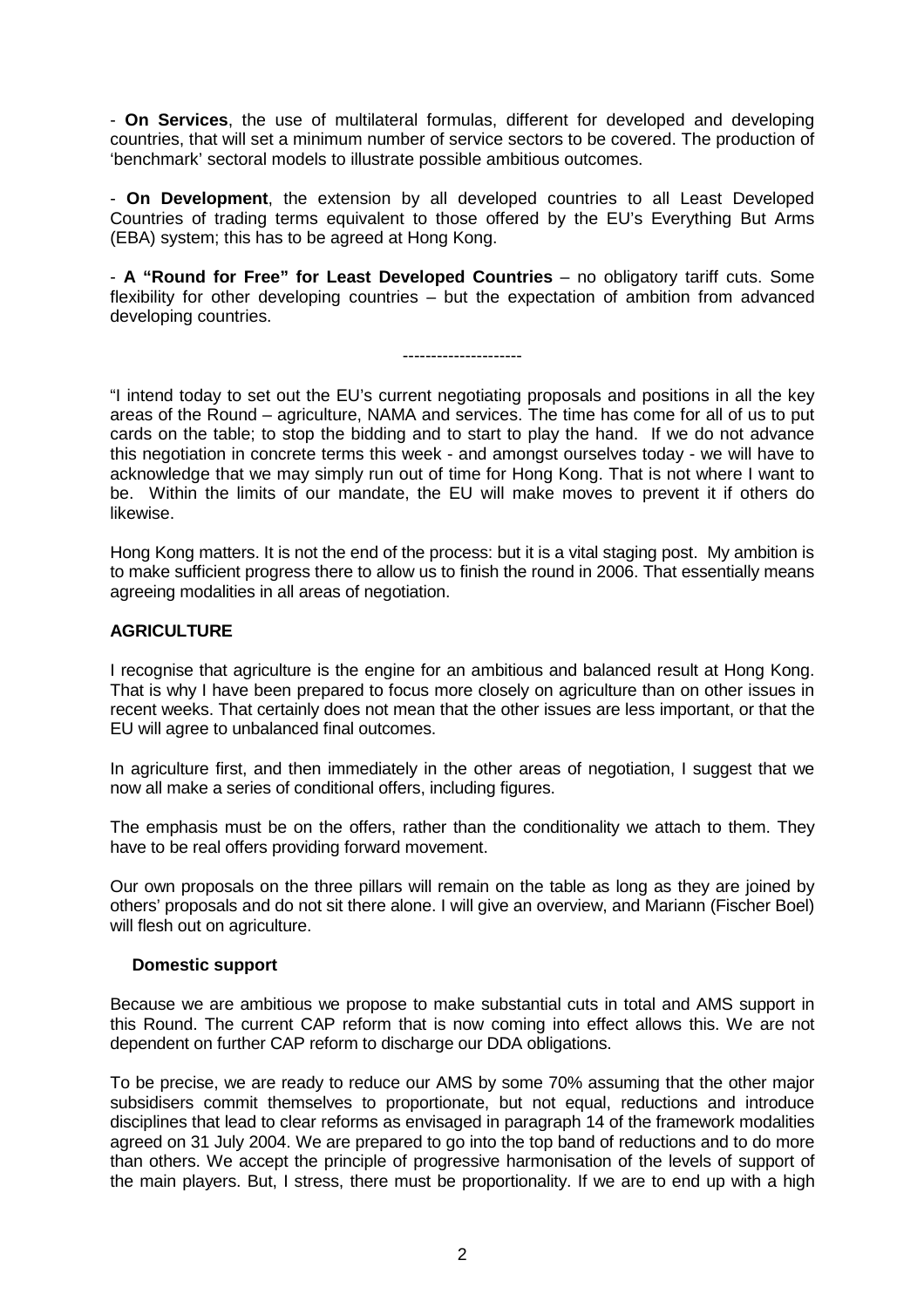degree of ambition we need others, not just the United States but also Japan, Canada, Korea, Switzerland and Norway for example, to come with us along the way.

We also propose a very substantial reduction in the *de minimis* category of subsidy, of at least 65% and potentially much more if others do the same.

On the Blue Box, the ceiling agreed in July 2004, which remains at this stage, is 5%. This requires a significant reduction of EU blue box use. Our negotiating flexibility on that ceiling is limited, but I can confirm that there is some room. We can offer a commitment to negotiate on product specific caps.

#### **Market access**

On market access the Framework contains a checklist of what has to be done by developed countries. A protracted process has taken place on the AVE conversion, and it is clear that a lot of complex technical and negotiating work on the modalities remains to be done. We must now do it.

Before the summer, Mariann announced that the EU would move from a Uruguay Round approach as the basis for the overall tariff reduction formula. This unlocked the negotiation on the structure of the formula. The EU has accepted the G20's linear approach to tariff cuts, provided that this includes some defined and limited degree of flexibility.

In respect of the actual size of the tariff cuts in the formula, if we had four bands, including a top band starting at tariff levels of 90%, we could envisage either a cut of 60% in the top band, with a limited variation on either side, or a straight linear cut of 50%. Until there is agreement among us on this formula, it is difficult for us to go beyond this kind of exploration and make any firmer offer. But that is where we want to go.

We are also ready to accept a tariff cap that will create a severe constraint for all developed countries

We are ready to explore ways to set clear limits on flexibility around the central cut. For example we could limit the permitted upward variation, so as to prevent a below formula cut in one or several lines being offset by "piling" the shortfall all into a disproportionate cut in another single line. Or we could limit recourse to flexibility around the linear cut to a limited number of tariff lines. Or we could forego the right to flexibility completely in certain bands. We stand ready to discuss these and other options in order to meet the concern of partners to understand the limits and implications of flexibility.

The Commission has developed a set of scenarios to illustrate the implications for the identification of sensitive products of different degrees of flexibility around a central cut.

 The Framework makes clear that sensitive products will be selected by WTO members themselves. But we accept that the number of them is for negotiation.

We also - very importantly - need to tackle the question of how we intend actually to treat sensitive products - through tariff reductions and Tariff Rate Quotas (TRQ) which secure market access in these products. In this, we fully understand that sufficient comfort has to be given to exporters that there will be substantially improved market access in the tariff lines where the real trade is taking place.

Our starting proposal is to link the tariff cut for sensitive products to the agreed average reduction in the tariff-level band in which the sensitive product lies. We accept that the more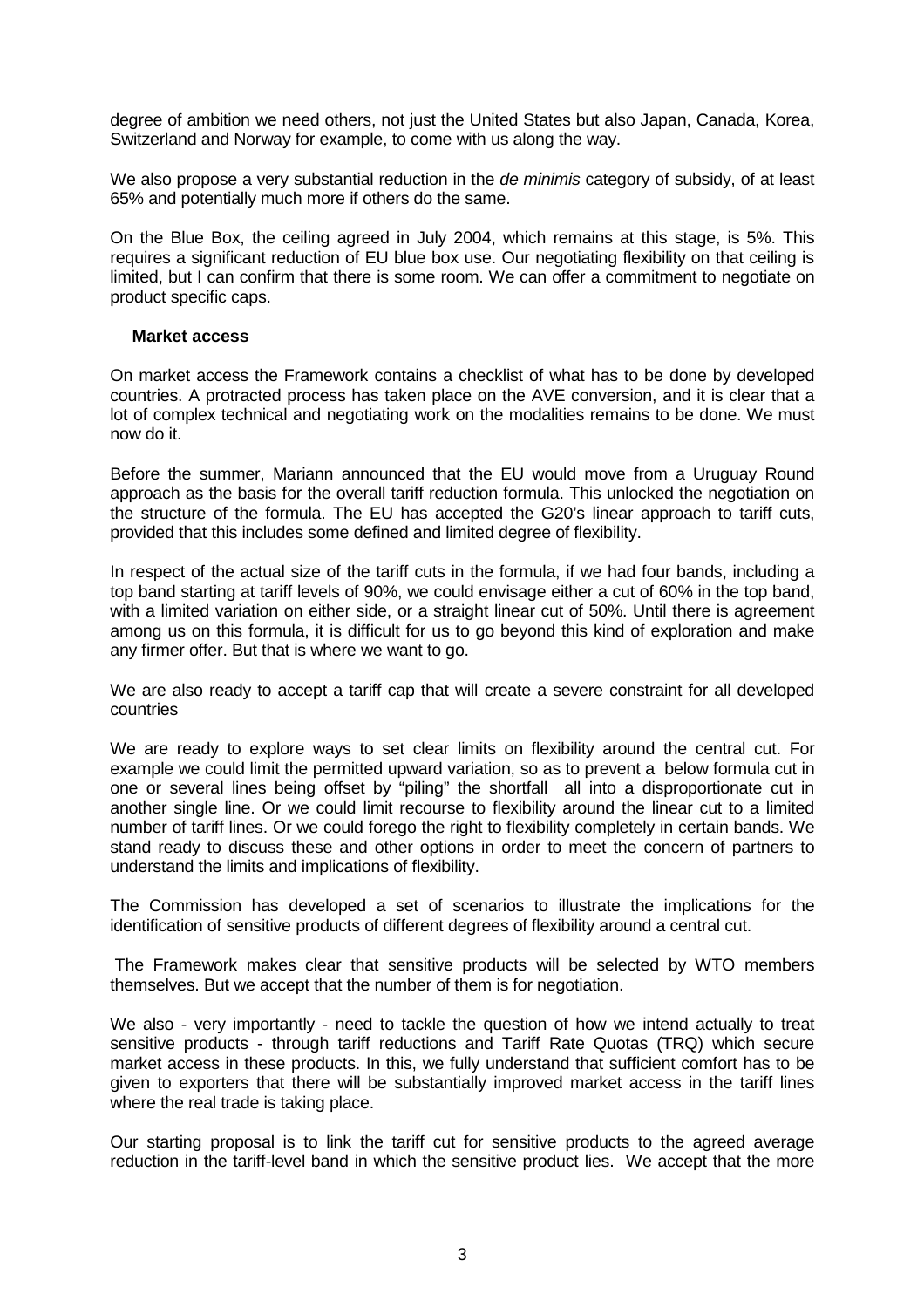the cut for a sensitive product falls short of the average agreed cut, the larger the expansion of the TRQ must be. This EU approach ensures real, substantial market access.

What we are prepared to do to improve access to our markets for others is of course linked to the satisfaction of our own exporting interests, including in agriculture. This is why we consider that substantial results are necessary in the area of Geographical Indications (GIs), in order to provide some of our exporters with a more certain legal environment to market their products globally. We wish to engage in intensive negotiations now on the Register, and to have a firm agreement in Hong Kong to start negotiations immediately on the extension of the register. We are prepared to show flexibility in some of our initial demands in this area, but we will only do this when the negotiating process justifies it.

# **Export competition**

Here, the situation is somewhat simpler. The EU has made firm commitments in 2004 to the elimination of export subsidies, and to finding an agreed date for this. We stand by that commitment.

However, the elimination of our export subsidies must be matched by the removal of other trade-distorting practices in export competition, which are less easily quantifiable. Movement on both State Trading enterprises and Food Aid is urgently needed. We look to Canada, Australia, New Zealand and the US to negotiate the necessary action. I would like to be able to resolve this issue - and set a date - at Hong Kong. But let us also remember that the end date is not the whole story. We are ready to negotiate and agree a phased and ambitious timetable for the elimination of export supports.

We need, in a short space of time, to set the agreed parameters and to go deeper into the numbers. The EU is ready to have these discussions at once. I hope others will come to the table. And I hope Pascal will guide us towards rapid progress.

The time has come to make equally clear offers in other parts of the negotiation. When the crunch comes, the EU's negotiating flexibility in agriculture will be heavily influenced by how ambitious all WTO members are on NAMA and services. And there will certainly be no deal on agriculture unless and until there is a balanced outcome across the board. We all need wins in this negotiation – and that, after all, is what multilateral trade negotiations are all about.

# **NAMA**

In NAMA, we seek – and indeed we all need – to achieve an understanding on full modalities for market opening in Hong Kong.

This requires a package to be in place by the end of this month covering the formula to govern tariff reductions, the flexibilities associated with this formula, and the treatment of unbound tariffs.

The modalities must result in both real market access and predictability for economic operators in all parts of the world. This means that the modalities for tariff reduction must cut into the applied rates of most WTO members, and that we should increase substantially the level of binding of our tariffs where they are not bound.

To this end, the EU proposes to accept a maximum level for our own industrial tariffs of 10%, after the application of a Swiss formula, provided that this also applies to all developed countries. It remains our position that Least Developed Countries, and the countries covered in Paragraph 6 of the July 2004 framework text, will not be subject to the application of the formula.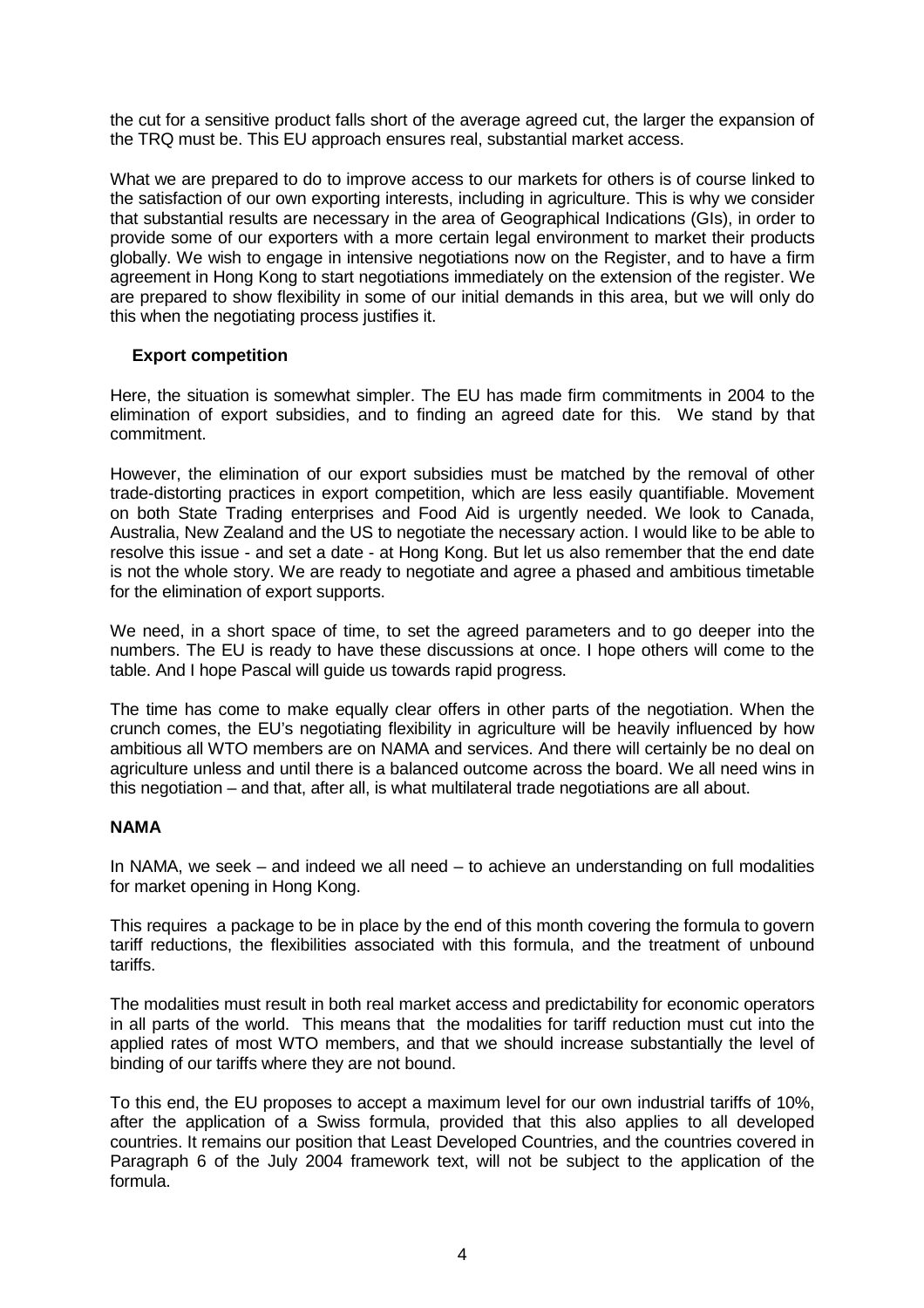We also propose to implement the principle of less than full reciprocity to the other developing countries. But most of them should be obliged by the formula to cut into their applied duties as well, so as to create new market access opportunities, including for weaker developing countries. This South-South opening is a vitally important aspect of the development agenda for the Round. We consider that setting a maximum tariff level of 15% for this group of developing countries who can afford to offer greater market access should deliver this objective.

As we have agreed, the application of the formula would start from bound tariffs. On the treatment of unbound tariffs, we favour an approach which would give an "advantage" to the lowest applied unbound duties rather than to the highest. This would be more equitable, in the sense that it would take into account the unilateral efforts made by certain Members, as well as the divergences in tariff structures.

On the question of what degree of flexibility should be permitted in the application of the formula, the EU cannot accept a coefficient that would cut only a few applied duties, and for these cuts then to be excluded through recourse to "flexibilities". The result of this would be paper cuts only for nearly all developing countries, including those that have now become very competitive. This is not an outcome I could or would wish to sell as a success. If this is the maximum level of ambition partners can muster on NAMA, let me be crystal clear – there will be no outcome on agriculture or other parts of our negotiation.

# **SERVICES**

In the area of services, the aim of the EU is to agree at Hong Kong to modalities that will impose a clear level of ambition for these negotiations, and for the new market access to be delivered as a result of the Round. Our meeting today should specifically instruct the negotiators of the countries present here to start immediately to develop language for the Hong Kong declaration which will have that effect, and to carry this forward to the discussions in Geneva later this week.

The modalities must set a level of ambition that is high enough to match the levels of ambition we set in Agriculture and NAMA. I cannot accept that services should be a Cinderella. If we cannot show ambition we will not be able to have a balanced overall DDA package that will be acceptable to the EU. That said, we recognise that the Hong Kong package will have to contain flexibilities to enable some Developing Countries to be able to participate.

The modalities to be agreed at Hong Kong should include at least four elements.

# **A multilateral formula for commitments by WTO members**

This formula should be based on a mandatory numerical target for the number of services sectors in which each WTO Member would be required to make offers. Without such a target, the multilateral formula would bring no added-value and would fall short of the ambition we are seeking and the approach we are following in Agriculture and NAMA.

In order to make the multilateral numerical target acceptable to all, we propose:

(1) To set bands for the number of sectors to be addressed by developed and developing countries. These bands would differ, thereby offering flexibility reflecting the level of development of WTO members;

(2) To accept both new commitments in sectors not yet committed, as well as improved commitments in sectors where partial commitments have already been made.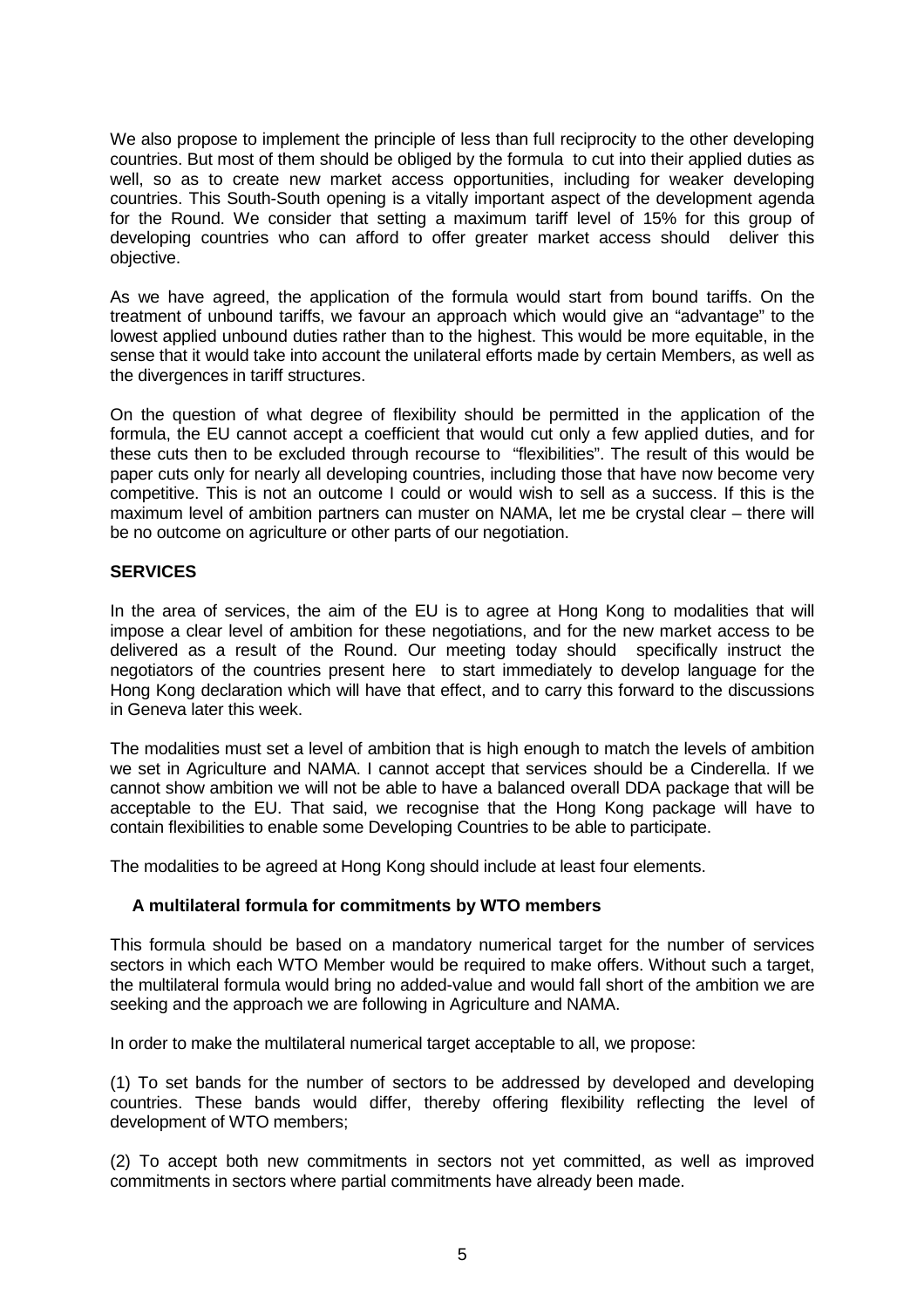(3) To provide guidance on, rather than set a mandatory link with, the 4 different modes of supply.

# **Agreeing to the principle of sectoral model schedules – the plurilateral approach**

We propose to produce benchmarks to guide the level of commitments in sectors of interest to Members. These benchmarks could take the form of "model schedules" (ready to use). They would be more ambitious than the multilateral formula, and would include flexibilities for Developing Countries. We propose that work should proceed on those sectors where a critical mass of Members indicate an interest, rather than predetermining a list of sectors.

#### **Setting dates for new revised offers and final offers**

In Hong Kong, clear and firm dates should be fixed during the first four months of 2006 for the presentation of revised services offers reflecting both multilateral targets set for coverage and, where relevant, the sectoral model schedules.

#### **Agreeing on targets for negotiations on "rules"**

We may also want to discuss realistic targets for negotiations on "rules" in the services area (Government procurement, emergency safeguards, subsidies). In the view of the EU progress to date is not sufficient to enable significant decisions at Hong Kong going beyond a simple decision to pursue negotiations on the basis of existing proposals for these three areas. Negotiations are also needed on domestic regulations (licence and qualification procedures and requirements + technical standards), where the Ministerial Declaration could set out elements to be addressed.

#### **RULES**

#### **Antidumping**

Antidumping is an important aspect of market access.

The objective of the DDA negotiations in this area must be to ensure that reductions in tariffs are not frustrated by inappropriate recourse to antidumping, and to ensure that antidumping duties do not remain in force longer than is justified. Similarly, we cannot accept that costs for exporters to co-operate are prohibitive, or that national authorities hide behind confidentiality requirements to escape transparency in the way they use trade defence instruments. We all share an interest in tackling these issues. There is no clear distinction between the users and the targets of antidumping measures.

Our specific goals for Hong Kong should be to agree on the most important problems to be addressed and on broad guidelines for how we intend to treat them.

The EU has circulated its list of priorities and possible solutions, covering the prevention of improper use of antidumping measures; the avoidance of excessive duties; transparency; cost saving and the prevention of circumvention. It is essential that we move forward now on all these fronts.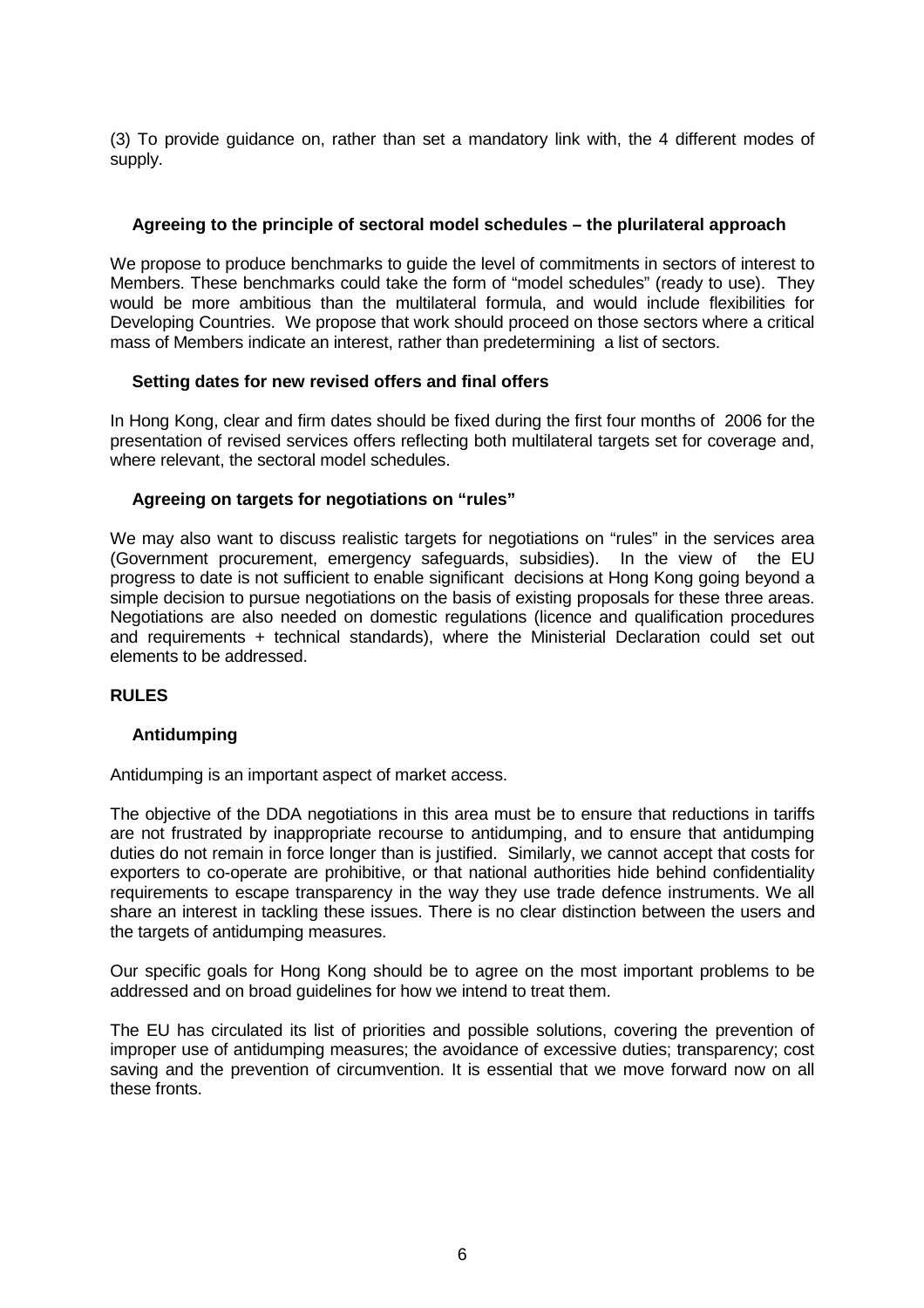# **Trade Facilitation**

In trade facilitation, the objective for Hong Kong should be to provide a political endorsement of the main future commitments in a multilateral agreement, to allow us to turn this into a legal text in 2006.

We are determined to build on progress in this area – which is of critical importance for development – by working between now and Hong Kong both on the identification of the rules to be improved through a future agreement and on addressing technical assistance and special and differential treatment as part of this agreement.

# **DEVELOPMENT**

This Round is the Doha Development Round. The EU is very conscious of the obligations this places upon us. We cannot come out of Hong Kong without clear proposals on development outcomes that go beyond the better access to markets that developing countries will get as a result of the DDA's core agenda. Although that market access, both to the developed economies and to the stronger developing economies, is essential for development, we must also make progress on a number of other issues which are of particular importance to the Least Developed Countries (LDCs) and small economies, but to varying degrees matter also to other developing countries.

First, duty free/quota free market access. We propose that all developed country WTO Members should agree in Hong Kong on a clear-cut, concrete commitment to grant duty free quota free access to LDC products. This would be delivered as part of the final DDA undertaking. There are a number of reasons why we should make this commitment. It provides an essential part of the response to the erosion of these countries' present preferential access to some of our markets. It has virtually no economic cost to developed countries. There is no defensible reason for not moving on this now.

Where major developing countries are also in a position to do so, they should make a similar commitment. The level of access may be more limited, and the timeframe for implementation longer, but such a gesture of solidarity between developing countries would have great impact. We hope that a number of developing countries will make a firm *political* commitment at the Hong Kong Ministerial meeting to take steps in this direction. They would then have until the end of the DDA to find the right formula to translate their political commitment into real market access for LDCs.

Second, LDCs should not be asked to open their markets in the current negotiations. We adhere to the principle of the Round for Free. But within the wider group of developing countries, there are many countries who may also have particular problems with opening their markets too rapidly. We must be fair in this. Developing countries should be allowed to reflect their specific sensitivities in the speed and degree to which they open their markets. In arguing this, I recognise that we would be drawing distinctions between developing countries. But the problem is that, if we don't make some differentiation, we risk being faced either with an overall outcome that is not ambitious enough, or with an outcome that the poorer developing countries cannot in fairness live with.

Third, Special and Differential Treatment and implementation of Uruguay Round commitments. The time has come for all of us definitively to agree to the 28 Cancun proposals. There are 5 LDC proposals, including one on duty-free/quota-free access, where intensive work in Geneva before the summer narrowed differences considerably. We should renew our efforts to ensure that they are agreed at, and preferably before, Hong Kong. We should also all be prepared to discuss other outstanding proposals.